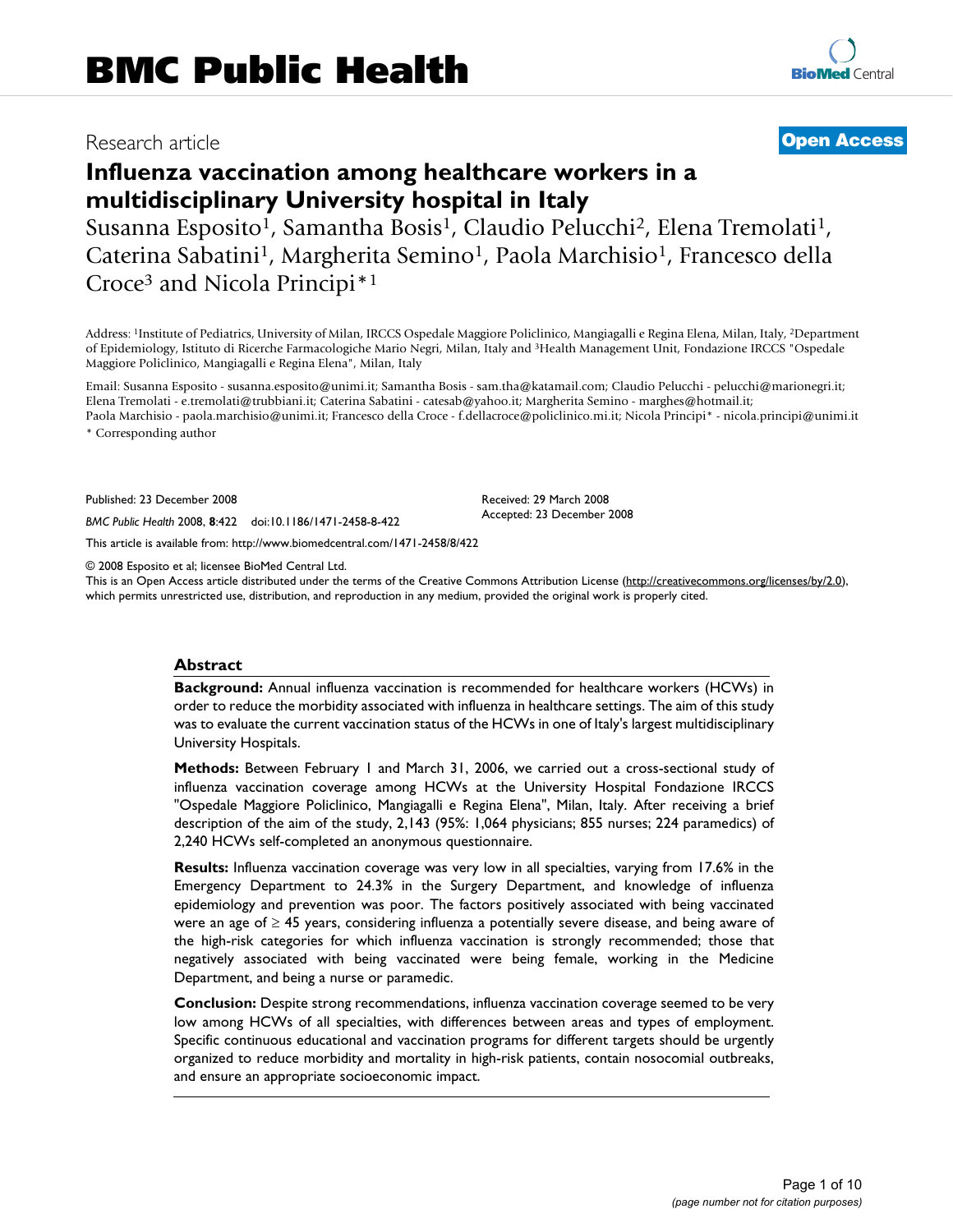# **Background**

Influenza is a major health problem, and a significant clinical and socioeconomic burden in all age groups [1-3]. Serious illness and death rates are highest among the elderly (those aged  $\geq 65$  years), children aged <2 years, and people of any age with a medical condition that places them at increased risk for related complications [4-6]. Influenza vaccination is the most effective means of preventing influenza virus infection and its potentially severe complications [7], and efforts to promote immunization are mainly directed toward providing vaccinations for people at risk for influenza complications and their contacts.

The United States Advisory Committee on Immunization Practices (ACIP) and health authorities throughout the world recommend annual influenza vaccinations for healthcare workers (HCWs) in order to reduce the morbidity associated with influenza in healthcare settings [7- 10]. This recommendation is based on evidence showing that the vaccination of HCWs can significantly reduce patient morbidity and mortality, and that outbreaks of hospital-based influenza occur where unvaccinated HCWs are employed [11-13]. The vaccination of HCWs has been associated with reduced absenteeism and financial savings for healthcare institutions [14,15], whereas some authors have found that HCWs tend to work during their illnesses, thus putting their patients at risk [16].

However, although the vaccination of HCWs is a high priority everywhere [8-10], data from various surveys show that fewer than 50% are actually vaccinated in different countries [17-24]. The reluctance of HCWs to accept influenza vaccination is associated with lack of knowledge of influenza and its complications, older age, having employer-provided healthcare insurance, or having visited a healthcare professional during the previous year [17-24].

There were no exhaustive and comprehensive data on compliance with influenza vaccine recommendations in Italy. We have recently published a paper on the attitudes towards influenza vaccination among the staff of Italy's largest Department for the Health of Women and Children, which were investigated in order to verify compliance with national guidelines and the possibility of adopting US recommendations for pregnant women and children [24]. We found that the respondents had little knowledge of influenza prevention, which was also demonstrated by the fact that very few HCWs vaccinated their patients [24]. However, this previous study was focused mainly on understanding whether obstetricians/gynecologists, neonatologists and pediatricians were convinced that influenza was a relevant problem to their patients and actively promoted influenza vaccination. No information on job categories as well as specialties different from HCWs caring for women and children were available. The aim of this study was to evaluate the current vaccination status of the HCWs in all of the Departments different from the Department for the Health of Women and Children of one of Italy's largest multidisciplinary University Hospitals, as well as their knowledge of and attitudes towards influenza vaccination.

# **Methods**

#### *Participants*

Between February 1 and March 31, 2006, we carried out a cross-sectional study of influenza vaccination coverage among HCWs at the University Hospital Fondazione IRCCS "Ospedale Maggiore Policlinico, Mangiagalli e Regina Elena", Milan, Italy, as well as their knowledge of and attitudes towards influenza vaccination. The hospital has a Medicine Department with 13 wards (Allergy, Cardiology, Dermatology, Endocrinology, Immunology, Gastroenterology, Geriatrics, Hematology, Internal Medicine, Nephrology, Neurology, Pneumatology, Psychiatry), a Surgery Department with eight wards (Opthalmologic Surgery, General Surgery, Neurosurgery, Otorhinolaryngology, Thoracic Surgery, Transplant Surgery, Urology, Vascular Surgery), an Emergency Department with four wards (Intensive Care, Emergency Medicine, Emergency Surgery, Intensive Neurologic Care) and a Services Department with 11 Units (Anatomic Pathology, Biochemistry Laboratory, Microbiology, Transfusion Laboratory, Transplant Laboratory, Health Management, Neuroradiology, Nuclear Medicine, Radiology, Radiotherapy, Pharmacy).

During the study period, the involved Departments employed 2,240 HCWs (1,590 females, 70.9%) with a median age of 39 years (range 19–68), including 1,110 physicians (49.6%), 891 nurses (39.8%), and 239 (10.7%) paramedics (health aides/healthcare assistants). There were 910 employees (40.6%) in the Medicine Department, 440 (19.6%) in the Surgery Department, 346 (15.4%) in the Emergency Department, and 544 (24.3%) in the Services Department.

Over the last ten years, all of the HCWs have been offered influenza vaccinations free of charge albeit without any specific educational information campaign being organised, and they were also free to receive the influenza vaccine from other sources.

#### *Study questionnaire*

After receiving a brief oral and written description of the aim of the study, all of the participants received a self administered standardized questionnaire to complete at pre-arranged times. All of the HCWs on the wards at the time of the morning or afternoon change of shift were invited to participate.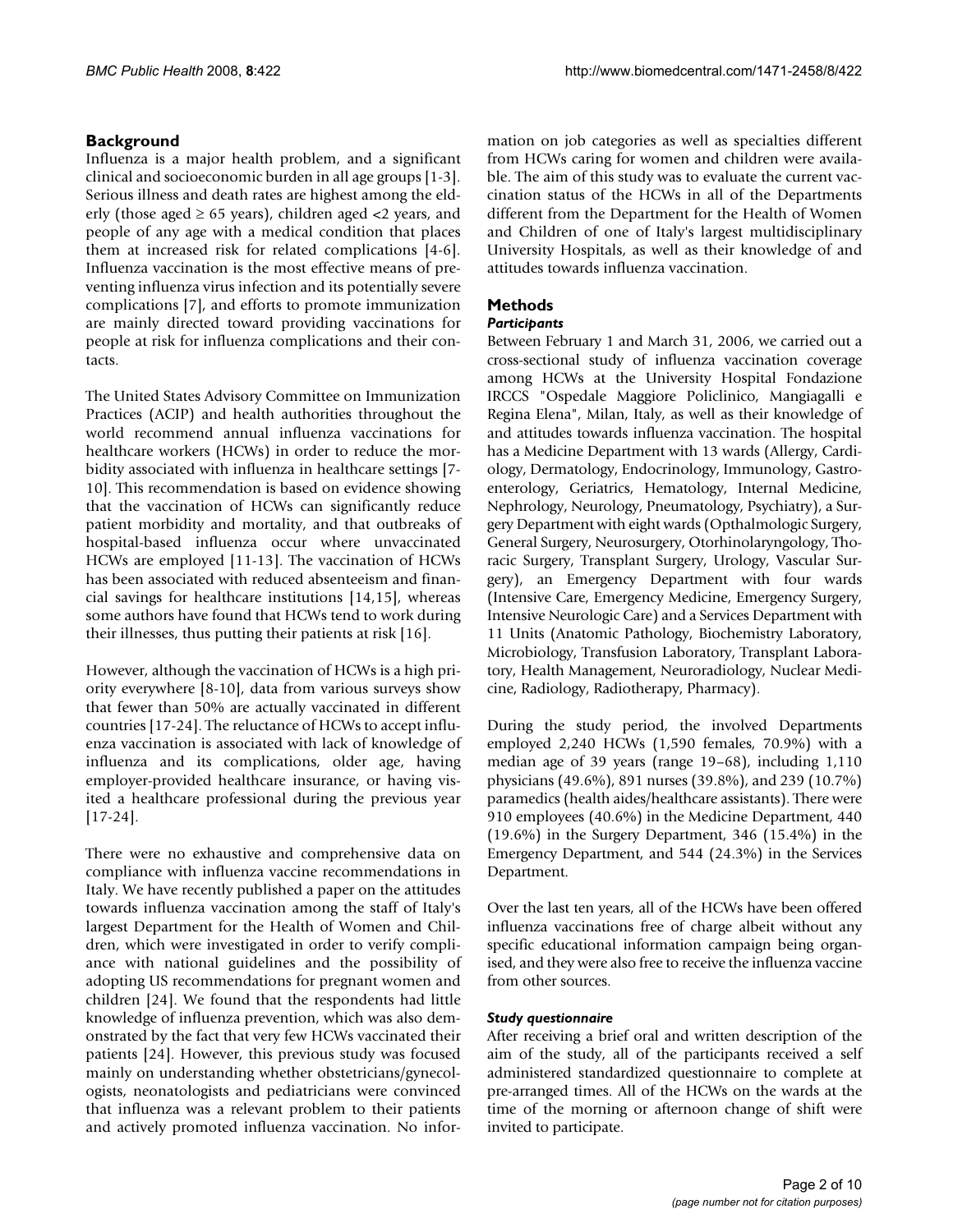The anonymous questionnaire, which was different from the one used in our previous study [23], was developed iteratively by experts in general medicine, surgery, emergency and preventive medicine, and public health, addressed multiple domains, and was pilot-tested on a convenience sample of physicians, nurses and paramedics in order to ensure clarity and ease of administration. It consisted of five items and 18 questions including age and gender, their personal use of influenza vaccination, their perception of the seriousness of influenza, and their general knowledge of influenza recommendations and preventive measures. It has to be self-completed in 20 minutes in a separate room by all HCWs.

The study was approved by the Ethics Committee of the Institutional Review Board of the Fondazione IRCCS "Ospedale Maggiore Policlinico, Mangiagalli e Regina Elena", Milan, Italy. Written informed consent was obtained from all of the participants before study entry.

#### *Statistical analysis*

Descriptive statistics of the responses were generated. Categorical data were analyzed by  $\chi^2$  test, whereas continuous data were analyzed by *t* tests for independent samples. All of the analyses were two tailed, and *p* values of 0.05 or less were considered significant.

Odds ratios (ORs) and their 95% confidence intervals (CIs) were calculated using unconditional multiple logistic regression, in order to measure the associations between HCWs' characteristics, knowledge and attitudes and vaccination status. Covariates were selected *a priori*, on the basis of previous knowledge on the issue [24-26] and personal experience. The multivariate model included terms for age, gender, department, type of employment, attitude towards seasonal influenza, influenza illness during previous year, number of offspring and awareness of all of the high-risk categories for which influenza prevention is strongly recommended. Those variables that were not associated (all pvalues > 0.05) with vaccination status were not presented. All of the analyses were made using SAS software, version 8.2 (Cary, NC).

## **Results**

The questionnaires were fully completed by 2,143/2,240 (95.7%) HCWs, 1,500 (69.9%) of whom were female; their median age was 39 years (range 19–68): 895 (41.8%) worked in the Medicine Department (520 physicians, 285 nurses, 90 paramedics), 413 (19.3%) in the Surgery Department (177 physicians, 177 nurses, 59 paramedics), 337 (15.7%) in the Emergency Department (131 physicians, 158 nurses, 48 paramedics), and 498 (23.2%) in the Services Department (236 physicians, 235 nurses, 27 paramedics). Ninety-seven HCWs (15 from the Medicine Department, 25 from the Surgery Department, 11 from the Emergency Department, and 46 from the Services Department) refused to participate because they thought it would take too long to complete the questionnaire ( $n = 49$ ) or they were not convinced of the real benefit of the project  $(n = 48)$ .

Table 1 shows the influenza vaccination coverage of the HCWs, and their reason for getting vaccinated or not. There was a 100% cumulative response to each question. Coverage was very low in all specialties, ranging from 17.6% of the HCWs in the Emergency Department to 24.3% of those in the Surgery Department. Regardless of their specialties, the majority of the HCWs received their vaccination from the hospital prevention service. The main reason for vaccination was the fear of transmitting the disease to their patients, although a majority of the HCWs in the Emergency Department stated that the fear of transmitting influenza to their families was the most important. The main reason for not getting vaccinated was the absence of a fear of the disease in all groups of respondents. No differences in the reasons for getting vaccinated or not were observed according to job category. Moreover, the different wards in each Department showed similar reasons. Only a minority of the HCWs in each group had received at least one influenza vaccination.

The preferred source of a future vaccination would be the hospital prevention service (with a frequency ranging from 48.1% among the HCWs in the Medicine Department to 60.0% among those in the Services Department), followed by the ward on which the HCWs work (with a frequency ranging from 23.3% among the HCWs in the Services Department to 33.6% among those in the Medicine Department).

Table 2 summarizes the HCWs' opinions concerning the severity and epidemiology of influenza. The majority of HCWs (but only a minority in the Surgery Department) considered influenza a potentially serious disease. Although most HCWs in all Departments were aware of the high risk of influenza-related complications in the elderly, only some knew that schoolchildren show the highest documented incidence of the disease during the epidemic period every year (significantly fewer in the Emergency and Surgery Departments). Moreover, despite there is no prior research to show that fear of avian influenza affects vaccination rate, our data demonstrate that a limited number of respondents declared a fear of avian influenza, with the highest percentage in the Services Department. Also in this case, results were similar comparing different job categories as well comparing the different wards in each Department.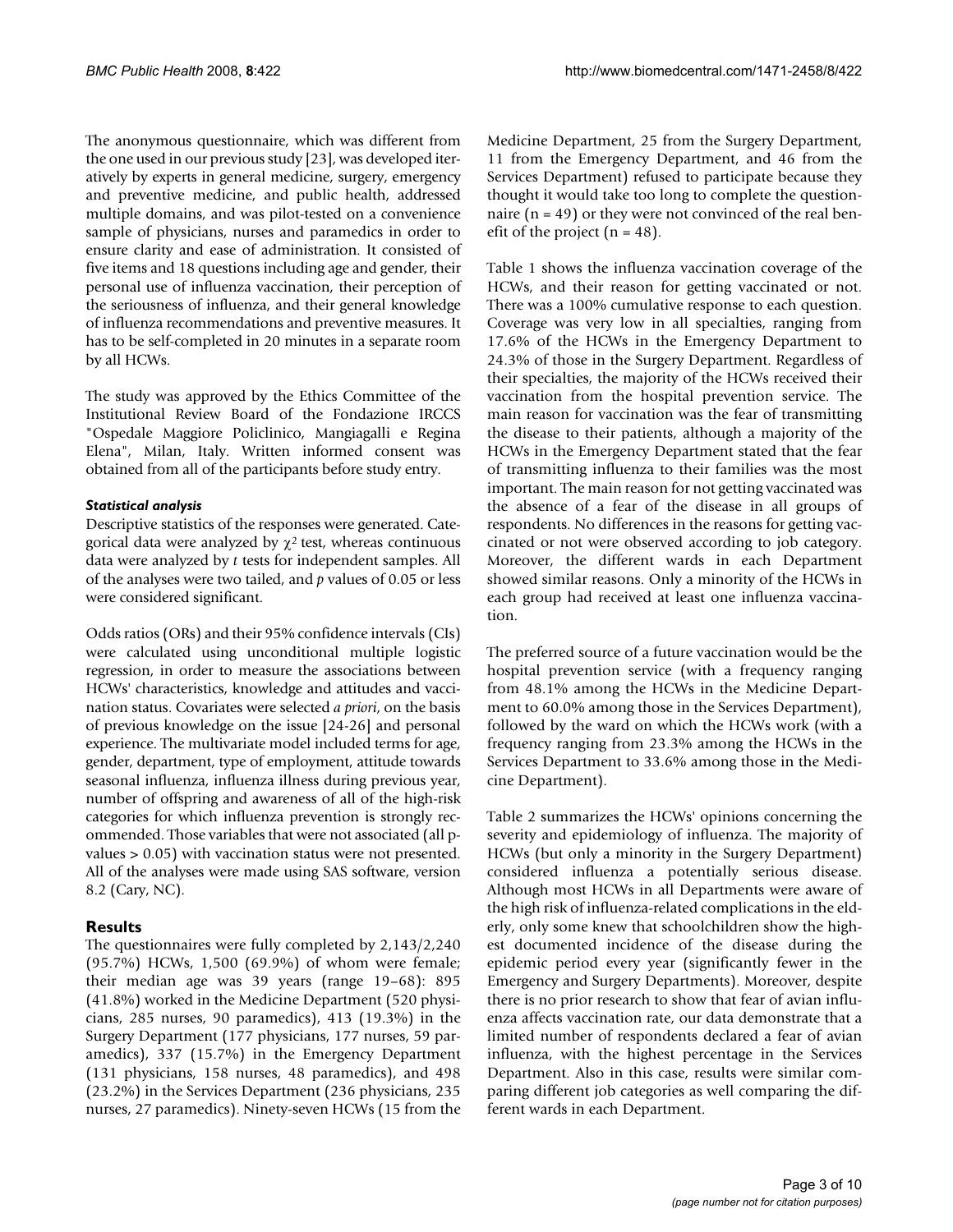| Questions and answers                                                      | Overall results<br>$(No. = 2, 143)$ | Medicine<br>$(No = 895)$ | Surgery<br>$(No = 415)$ | Emergency<br>$(No = 335)$ | Services<br>$(No = 498)$ |
|----------------------------------------------------------------------------|-------------------------------------|--------------------------|-------------------------|---------------------------|--------------------------|
| Did you receive influenza vaccination this year?                           |                                     |                          |                         |                           |                          |
| Yes                                                                        | 432 (20.2)                          | 175 (19.6)               | $101 (24.3)^*$          | 59 (17.6)                 | 97 (19.4)                |
| Who gave you influenza vaccination this year?                              |                                     |                          |                         |                           |                          |
| The hospital prevention service                                            | 354/432 (81.9)                      | 141/175 (80.6)           | 82/101 (81.2)           | 49/59 (83.0)              | 82/97 (84.5)             |
| A vaccination center near my Home                                          | 13/432(3.0)                         | 6/175(3.4)               | 3/101(3.0)              | 1/59(1.7)                 | 3/97(3.1)                |
| Medical friends                                                            | 65/432(15.1)                        | 28/175 (16.0)            | 16/101(15.8)            | 9/59(15.3)                | $12/97$ (12.4)           |
| Why do you undergo influenza vaccination?                                  |                                     |                          |                         |                           |                          |
| Because I am a HCW                                                         | 40/432 (9.3)                        | 15/175(8.5)              | 8/101(7.9)              | $7/59$ (11.9)             | 10/97(10.3)              |
| Because I am afraid of transmitting influenza to my<br>patients            | 152/432 (35.2)                      | 63/175 (36.0)            | 36/101 (35.6)           | 20/59 (33.9)              | 33/97 (34.0)             |
| Because I am afraid of transmitting influenza to my family                 | 147/432 (34.0)                      | 61/175(34.9)             | 33/101 (32.7)           | 20/59 (33.9)              | 33/97 (34.0)             |
| Because I am elderly and/or have have a chronic disease                    | 93/432 (21.5)                       | 36/175 (20.6)            | 24/101 (23.8)           | 12/59(20.3)               | 21/97(21.6)              |
| Why do not you undergo influenza vaccination?                              |                                     |                          |                         |                           |                          |
| I am not afraid of influenza                                               | 775/1,711 (45.3)                    | 329/720 (45.6)           | 139/314 (44.2)          | 128/276 (46.4)            | 179/401 (44.6)           |
| I am concerned about vaccine Efficacy                                      | 511/1,711 (29.9) 211/720 (29.3)     |                          | 101/314(32.2)           | 80/276 (29.0)             | 119/401 (29.7)           |
| I am concerned about side effects                                          | 240/1,711 (14.0)                    | 101/720 (14.0)           | 43/314 (13.7)           | 39/276 (14.1)             | 57/401 (14.2)            |
| Forgetfulness                                                              | 145/1,711(8.5)                      | 61/720(8.5)              | 25/314(8.0)             | 23/276 (8.3)              | 36/401 (9.0)             |
| I am against vaccinations                                                  | 40/1,711(2.3)                       | 18/720 (2.5)             | 6/314(1.9)              | 6/276(2.2)                | 10/401(2.5)              |
| Have you ever received influenza vaccination before this<br>winter season? |                                     |                          |                         |                           |                          |
| Yes                                                                        | 643 (30.0)                          | 264 (29.5)               | 141(33.9)               | 96 (28.7)                 | 142 (28.5)               |
| Where/from whom would you like to receive influenza<br>vaccination?        |                                     |                          |                         |                           |                          |
| From hospital prevention service                                           | 1,165(54.4)                         | 430 (48.1)° <sup>^</sup> | 240 (57.8)              | 196 (58.5)                | 299 (60.0)               |
| On the ward where I work                                                   | 616 (28.8)                          | 301 $(33.6)^\circ$       | 110(26.5)               | 89 (26.6)                 | 116(23.3)                |
| At the vaccination center near my Home                                     | 138(6.4)                            | 55 $(6.1)$               | 29(7.0)                 | 21(6.2)                   | 33(6.7)                  |
| From medical friends                                                       | 146(6.8)                            | 75 (8.4)                 | 20(4.8)                 | 20(6.0)                   | 31(6.2)                  |
| I do not want to be vaccinated                                             | 78 (3.6)                            | 34 (3.8)                 | 16(3.9)                 | 9(2.7)                    | 19(3.8)                  |

**Table 1: Influenza vaccination coverage among healthcare workers, and their reasons for undergoing influenza vaccination or not.**

Only one answer could be given to each question. Percentages in parentheses. HCW = healthcare worker. \**p* < 0.05 *vs* Emergency Department; ^*p*  < 0.05 *vs* Surgery and Emergency Departments; °*p* < 0.0001 *vs* Services Department; there were no other significant differences. Only one answer could be given to each question.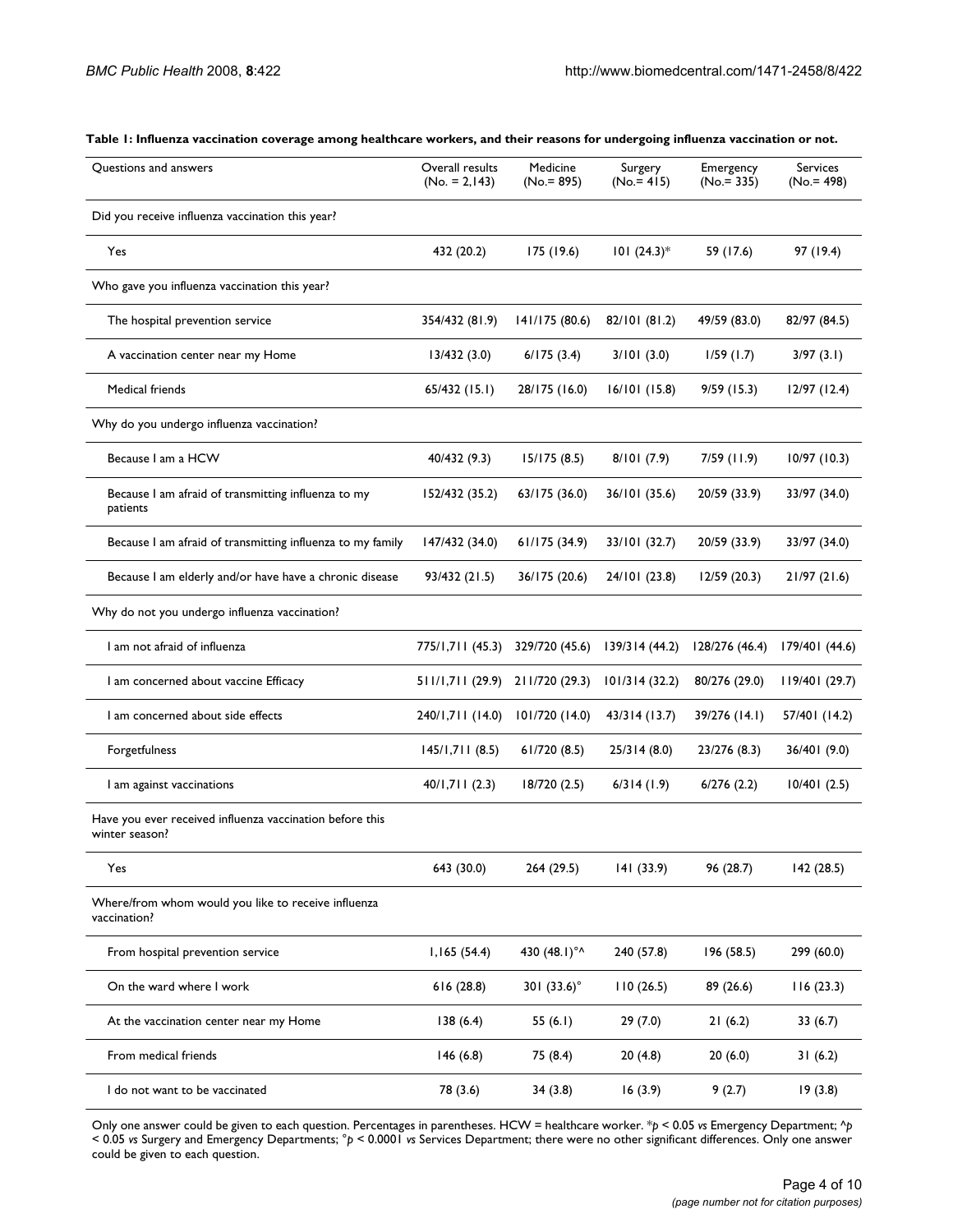Table 3 shows the HCWs' knowledge of Italian Ministry of Health recommendations concerning influenza prevention. Considering that all of the high-risk categories listed in Table 3 are included in the Italian recommendations, if everyone got it right, 100% of the respondents should have selected each category. Only some knew all of the high-risk categories for which influenza prevention is recommended, and very few from all Departments correctly identified the categories of metabolic diseases, chronic renal dysfunction or long-term aspirin therapy. The majority knew that influenza vaccination is recommended for people aged  $\geq 65$  years, but their frequency was significantly lower in the Surgery Department than in the Medicine Department. Only about 70% of the HCWs in all Departments knew that they themselves were a highrisk group for which vaccination is recommended. Again, results were similar comparing different job categories as well comparing the different wards in each Department.

Table 4 shows the HCWs' knowledge of influenza vaccines and antiviral drugs. The majority were unable to indicate the types of influenza virus included in the vaccine, with significantly less being known by the HCWs in the Emergency Department. Furthermore, most did not know which drugs were registered for influenza prevention and treatment, with significantly less knowledge being shown by the HCWs in the Emergency and Services Departments. Answers were similar comparing different job categories as well comparing the different wards in each Department.

Table 5 summarises the multivariate analysis of the associations between the use of influenza vaccination before the 2005–2006 influenza season and HCWs' characteristics, knowledge and attitudes. The factors positively associated with being vaccinated were an age of  $\geq$  45 years, considering influenza a potentially severe disease, and being aware of all of the high-risk categories for which influenza vaccination is strongly recommended; the factors negatively associated with being vaccinated were being a female, working in the Medicine Department, and being nurses or paramedics.

#### **Discussion**

The data described in this paper came from a survey carried out in one of Italy's largest multidisciplinary University Hospitals and included a large number of HCWs from all specialties. Results show that influenza vaccination

| Table 2: Healthcare workers' opinions concerning influenza severity and epidemiology. |  |  |
|---------------------------------------------------------------------------------------|--|--|
|                                                                                       |  |  |

| Questions and answers                                                            | Overall results<br>$(No. = 2, 143)$ | Medicine<br>$(No = 895)$ | Surgery<br>$(No = 415)$ | Emergency<br>$(No = 335)$ | <b>Services</b><br>$(No = 498)$ |
|----------------------------------------------------------------------------------|-------------------------------------|--------------------------|-------------------------|---------------------------|---------------------------------|
| Do you consider influenza a potentially severe disease?                          |                                     |                          |                         |                           |                                 |
| Yes                                                                              | 1,214(56.6)                         | 546 (61.0)*              | 203 (48.9)              | 198(59.1)°                | 267 (53.6)                      |
| Which age group has the highest incidence of influenza-related<br>complications? |                                     |                          |                         |                           |                                 |
| Children aged <2 years                                                           | 236 (11.0)                          | 86 (9.6)                 | 51(12.3)                | 39(11.6)                  | 60(12.1)                        |
| Schoolchildren                                                                   | 97(4.5)                             | 46 $(5.1)$               | 19(4.6)                 | 10(3.0)                   | 22(4.4)                         |
| The elderly                                                                      | 1,810(84.5)                         | 763 (85.3)               | 345(83.1)               | 286 (85.4)                | 416 (83.5)                      |
| Which age group has the highest incidence of influenza cases?                    |                                     |                          |                         |                           |                                 |
| Children aged <2 years                                                           | 285 (13.3)                          | 99 (11.1) <sup>^</sup>   | 53 (12.8)               | 46 (13.7)                 | 87 (17.5)                       |
| Schoolchildren                                                                   | 887 (41.4)                          | 344 $(38.4)°$            | 181 (43.6)              | $111 (33.1)^{\circ}$      | 251 (50.4)                      |
| The elderly                                                                      | 971 (45.3)                          | 452 (50.5)°°             | 181(43.6)               | 178(53.2)                 | 160(32.1)                       |
| Are you afraid of avian influenza?                                               |                                     |                          |                         |                           |                                 |
| Yes                                                                              | 247 (11.5)                          | 96 (10.7)^               | 50 (12.0)               | $27(8.1)^{A}$             | 74 (14.8)                       |

Only one answer could be given to each question. Percentages in parentheses. \**p* < 0.05 *vs* Surgery, Emergency and Services Departments; °*p* < 0.05 *vs* Surgery Department; ^*p* < 0.05 *vs* Services Department; °°*p* < 0.0001 *vs* Surgery and Services Departments; there were no other significant differences.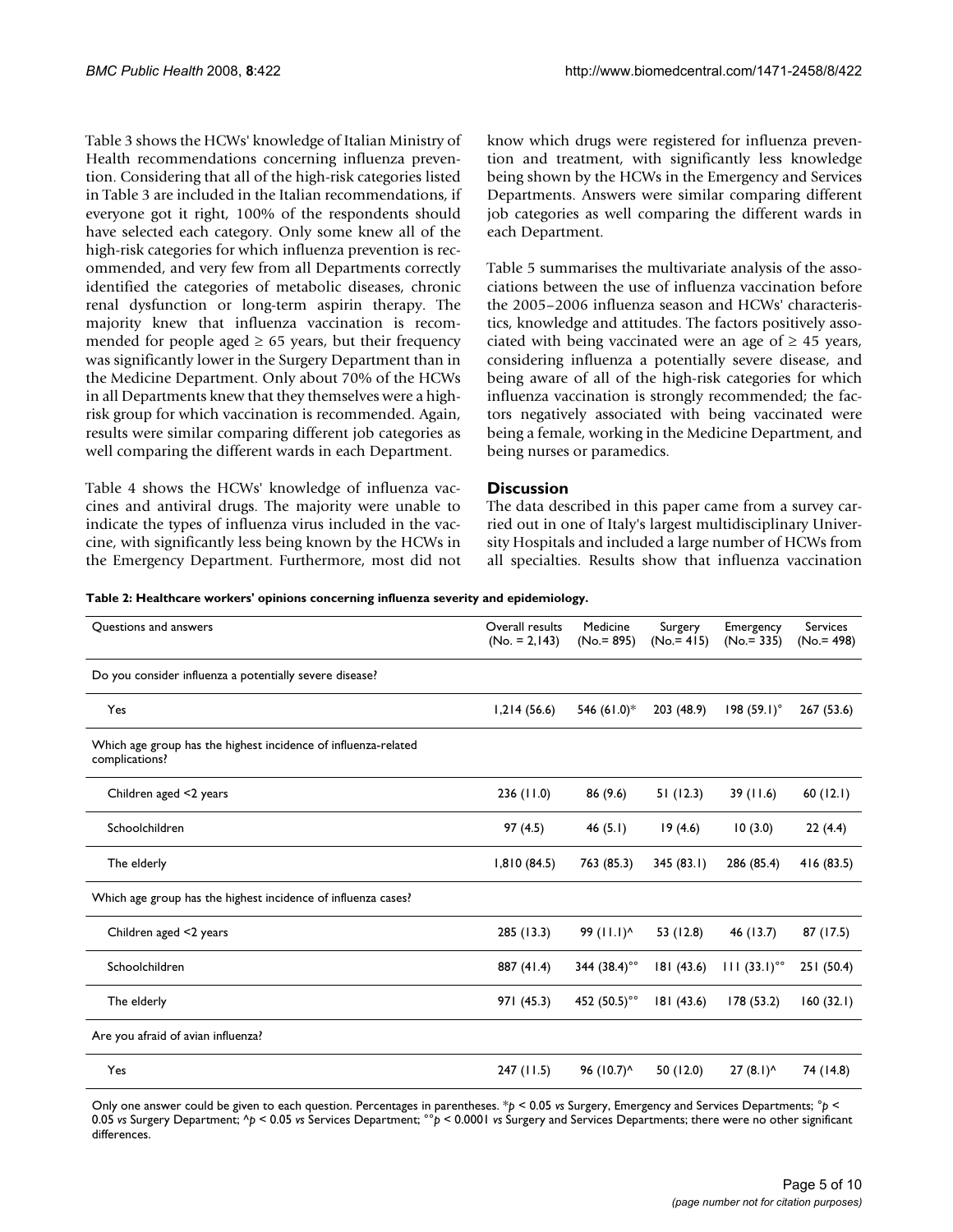| Questions and answers                                                           | Overall results<br>$(No. = 2,143)$ | Medicine<br>$(No = 895)$ | Surgery<br>$(No = 415)$ | Emergency<br>$(No = 335)$ | Services<br>$(No = 498)$ |
|---------------------------------------------------------------------------------|------------------------------------|--------------------------|-------------------------|---------------------------|--------------------------|
| For which high-risk categories is influenza prevention strongly<br>recommended? |                                    |                          |                         |                           |                          |
| Asthma                                                                          | 1,374(64.1)                        | 570 (63.7)               | 279 (67.2)              | 210(62.7)                 | 315(63.3)                |
| Chronic pulmonary diseases                                                      | I,728 (80.6)                       | 752 (84.0)               | 325 (78.3)*             | 286 (85.4)                | $365 (73.3)^*$           |
| Hemodynamically significant cardiac diseases                                    | 1,188(55.4)                        | 509 (56.9)               | 234 (56.4)              | 180 (53.7)                | 265(53.2)                |
| Metabolic diseases                                                              | 665 (31.0)                         | 308 (34.4)               | 130(31.3)               | 109(32.5)                 | 118(23.7)                |
| Chronic renal dysfunction                                                       | 457(21.3)                          | $210(23.5)^{A}$          | 92(22.2)                | 60 (17.9)                 | 95 (19.1)                |
| Sickle cell anemia and other hemoglobinopathies                                 | 1,164(54.3)                        | 485 (54.2)               | 232 (55.9)              | 188(56.1)                 | 259 (52.0)               |
| Immunosuppressive disorder or therapy                                           | 1,140(53.2)                        | 476 (53.2)               | 219 (52.8)              | 185 (55.2)                | 260 (52.2)               |
| Long-term aspirin therapy                                                       | 141(6.6)                           | 48 (5.4)                 | 37(8.9)                 | 20(6.0)                   | 36(7.2)                  |
| People aged $\geq 65$ years                                                     | 1,681(78.4)                        | 732 $(81.8)$ °           | 302 (72.8)              | 261 (77.9)                | 386 (77.5)               |
| <b>HCWs</b>                                                                     | 1,503(70.1)                        | 641 (71.6)               | 279 (67.2)              | 238(71.0)                 | 345 (69.3)               |

**Table 3: Healthcare workers' knowledge of Italian Ministry of Health recommendations concerning influenza prevention.**

Multiple answers were allowed. Percentages in parentheses. HCWs = healthcare workers. \**p* < 0.05 *vs* Medicine and Emergency Departments; ^*p* < 0.05 *vs* Emergency Department; °*p* < 0.05 *vs* Surgery Department; there were no other significant differences.

coverage was less than 25% in all of the Departments and, ironically, its prevalence was lowest in the Emergency Department, the area to which patients at highest risk of influenza complications are admitted and in which HCWs have the greatest risk of exposure to influenza from patients. Moreover, compliance was poor among all of the HCW categories, but worse among the nurses and paramedics. This non-compliance with official recommendations concerning the use of influenza vaccine [7-9] suggests that, despite some minor but significant differences between the specialties, this is a basic problem involving all types of HCWs.

This is the first comprehensive study on influenza vaccination among HCWs conducted in Italy and to the best of our knowledge one of the first studies that compares the personal use of influenza vaccination in different Departments within a hospital and in different types of HCWs. Moreover, our study sample was larger than that evaluated in previous reports [17-24] and, probably because of the active involvement of our hospital's Health Management Unit, we obtained an excellent participation rate.

Our data support the findings of other recent studies [17- 23], although our coverage rate is one of the lowest. This can be explained bearing in mind that influenza vaccine has always been offered free of charge in our hospital, but

without any information/educational campaigns and without any incentive. A number of recent studies have clearly demonstrated that the highest level of coverage is reached when vaccine is given free of charge after extensive educational programs and in association with incentives [25-29].

Our data also confirm that a lack of knowledge of influenza and its related complications affects the vaccination rate of HCWs [24,30]. This is demonstrated by the lack of knowledge regarding the severity of influenza in relation to age and subjects at high risk when infected by influenza viruses, the current recommendations on influenza prevention (what they are and what they mean) as well as by the results of the multivariate analysis. These findings suggest that there is a pressing need for educational programs aimed at removing the barriers that limit compliance to official recommendations. A number of methods have been suggested to improve HCW influenza vaccination rates, but they can only be fully successful if hospital management (owners, administrators, and medical directors) is convinced that vaccinating their employees against influenza is important for both medical and economic reasons. It has been clearly demonstrated that HCWs can transmit influenza to their patients, thus causing a significant increase in morbidity and mortality [11-13], and model-based economic analyses have shown that influ-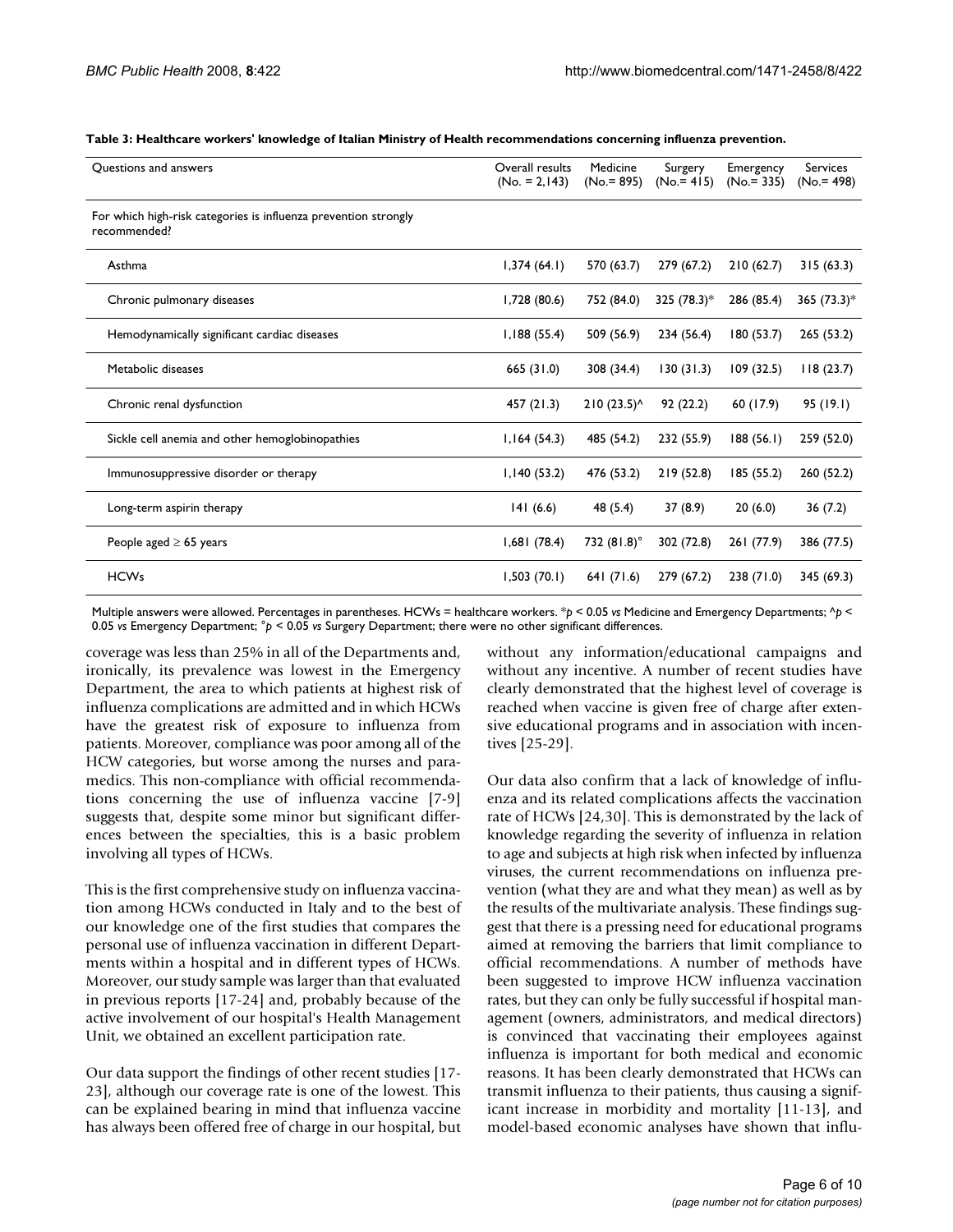| Questions and answers                               | Overall results<br>$(No. = 2, 143)$ | Medicine<br>$(No = 895)$ | Surgery<br>$(No = 415)$ | Emergency<br>$(No = 335)$ | <b>Services</b><br>$(No = 498)$ |
|-----------------------------------------------------|-------------------------------------|--------------------------|-------------------------|---------------------------|---------------------------------|
| How many viruses are included in influenza vaccine? |                                     |                          |                         |                           |                                 |
| I do not know                                       | 1,678 (78.3)                        | 679 (75.9)               | 322 (77.6)              | 282 (84.2)*               | 395 (79.3)                      |
| <b>AHINI</b>                                        | 322 (15.0)                          | 149 (16.6)               | 72 (17.3)               | 35 $(10.4)$ °             | 66 (13.2)                       |
| A H3N2                                              | 266 (12.4)                          | 119(13.3)                | 53 (12.8)               | 32(9.6)                   | 62(12.4)                        |
| A H5N1                                              | 127(5.9)                            | 53 (5.9)                 | 37(8.9)                 | 13(3.9)°                  | 24(4.8)                         |
| B                                                   | 131(6.1)                            | 62(6.9)                  | 24(5.8)                 | $11(3.3)^{A}$             | 34(6.8)                         |
| C                                                   | 54 (2.5)                            | 23(2.6)                  | 11(2.7)                 | 5(1.5)                    | 15(3.0)                         |
| What drugs are registered for influenza prevention? |                                     |                          |                         |                           |                                 |
| I do not know                                       | 1,788(83.4)                         | 706 (78.9)"              | 351 (84.6)              | 294 (87.8)                | 437 (87.7)                      |
| Amantadine                                          | 184(8.6)                            | $113 (12.6)$ **          | 34(8.2)                 | 18(5.4)                   | 19(3.8)                         |
| Rimantadine                                         | 84 (3.9)                            | 46 $(5.1)$ <sup>oo</sup> | 13(3.1)                 | 13(3.9)                   | 12(2.4)                         |
| Zanamivir                                           | 167(7.8)                            | 81(9.1)                  | 26(6.3)                 | 23(6.9)                   | 37(7.4)                         |
| Oseltamivir                                         | 62(2.9)                             | 33(3.7)                  | 7(1.7)                  | 6(1.8)                    | 16(3.2)                         |
| What drugs are registered for influenza therapy?    |                                     |                          |                         |                           |                                 |
| I do not know                                       | 1,805 (84.2)                        | 725 (81.0)**             | 346 (83.4)              | 294 (87.8)                | 440 (88.3)                      |
| Amantadine                                          | 166(7.7)                            | 88 (9.8)°°               | 32(7.7)                 | 21(6.3)                   | 25(5.0)                         |
| Rimantadine                                         | 79 (3.7)                            | 40 (4.5)                 | 14(3.4)                 | 10(3.0)                   | 15(3.0)                         |
| Zanamivir                                           | 175(8.2)                            | 86 (9.6)                 | 33(8.0)                 | 22(6.6)                   | 34(6.8)                         |
| Oseltamivir                                         | 71(3.3)                             | 35(3.9)                  | 11(2.7)                 | 8(2.4)                    | 17(3.4)                         |

#### **Table 4: Healthcare workers' knowledge of influenza vaccines and antiviral drugs.**

Multiple responses possible other than "I do not know". Percentages in parentheses. \**p* < 0.05 *vs* Medicine, Surgery and Services Departments; °*p* < 0.05 *vs* Medicine and Surgery Departments; ^*p* < 0.05 *vs* Medicine and Services Departments; "*p* < 0.05 *vs* Surgery, Emergency and Services Departments; \*\**p* < 0.05 *vs* Emergency and Services Departments; °°*p* < 0.05 *vs* Services Department; there were no other significant differences.

enza vaccination is largely cost-effective because it reduces employee absenteeism and related problems during influenza outbreaks [14-16].

Whatever educational method is adopted to increase the knowledge of influenza, it needs to be applied to all HCWs, although particular attention has to be paid to some specific problems. Active and organized hospital vaccination campaigns that consider factors such as the characteristics of the wards, main medical fields, and the occupational category of HCWs have been associated with increased vaccination coverage [27-30]. Our results confirm that HCWs would like to have convenient access to influenza vaccine at work as part of their employee health programs. In this regard, vaccination programs that combine publicity and education for HCWs, a plan for identifying the people recommended for vaccination, the use of reminder/recall systems, the assessment of practice-level vaccination rates with feedback to staff, and efforts to remove the administrative and financial barriers that prevent people from undergoing vaccination are urgently needed everywhere, regardless of HCW specializations and their hospital roles.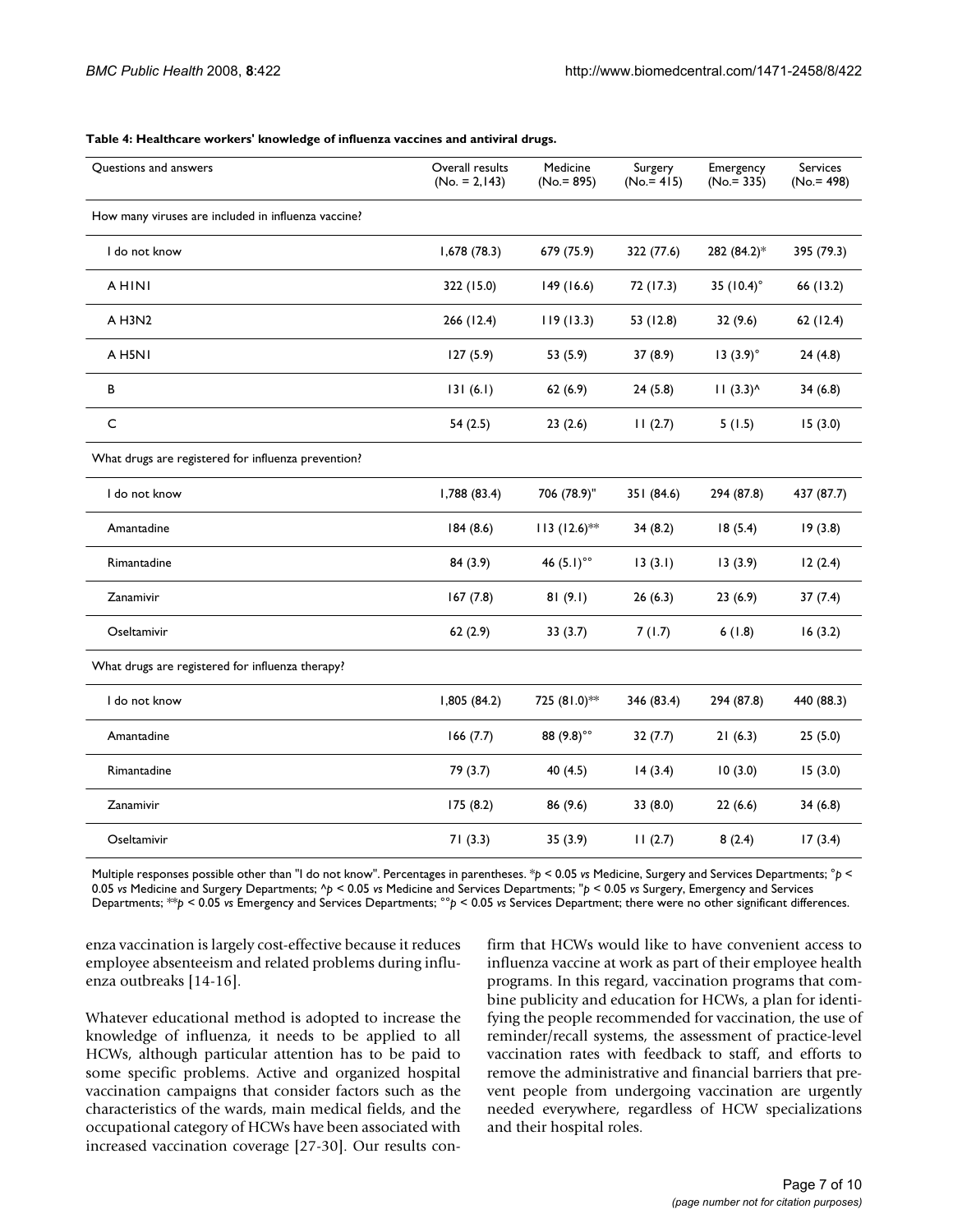| Factors                                                                                                | Crude OR (95% CI)      | OR (95% CI)*           | P value |
|--------------------------------------------------------------------------------------------------------|------------------------|------------------------|---------|
| Gender                                                                                                 |                        |                        |         |
| Males                                                                                                  | $\mathsf{I}^\circ$     | $\mathsf{I}^\circ$     |         |
| Females                                                                                                | $0.60(0.50 - 0.73)$    | $0.76$ (0.61-0.95)     | 0.016   |
| Age                                                                                                    |                        |                        |         |
| $<$ 25 yrs                                                                                             | $\mathsf{I}^\circ$     | $\mathsf{I}^\circ$     |         |
| 25-34 yrs                                                                                              | $1.07(0.66 - 1.74)$    | $0.97(0.59 - 1.60)$    | 0.90    |
| 35-44 yrs                                                                                              | $1.27(0.79 - 2.06)$    | $1.46(0.87 - 2.44)$    | 0.15    |
| 45-54 yrs                                                                                              | $1.83$ (1.14-2.95)     | $1.92$ (1.14-3.23)     | 0.015   |
| $\geq$ 55 yrs                                                                                          | 2.99 (1.79-4.97)       | 2.80 (1.60-4.90)       | < 0.001 |
| Department                                                                                             |                        |                        |         |
| Surgery                                                                                                | $\mathsf{I}^\circ$     | $\mathsf{I}^\circ$     |         |
| Medicine                                                                                               | $0.76(0.58 - 1.01)$    | $0.68(0.50 - 0.92)$    | 0.013   |
| Emergency                                                                                              | $0.67(0.47 - 1.06)$    | $0.68$ $(0.46 - 1.04)$ | 0.085   |
| Services                                                                                               | $0.76$ $(0.55 - 1.04)$ | $0.72(0.51 - 1.01)$    | 0.06    |
| Type of employment                                                                                     |                        |                        |         |
| Physicians                                                                                             | $\mathsf{I}^\circ$     | $\mathsf{I}^\circ$     |         |
| <b>Nurses</b>                                                                                          | $0.52(0.43 - 0.64)$    | $0.54(0.42 - 0.68)$    | < 0.001 |
| Paramedics                                                                                             | $0.51(0.37 - 0.70)$    | $0.48(0.33 - 0.69)$    | < 0.001 |
| Influenza considered a potentially severe disease                                                      |                        |                        |         |
| No                                                                                                     | $\mathsf{I}^\circ$     | $\mathsf{I}^\circ$     |         |
| Yes                                                                                                    | $1.95(1.61 - 2.37)$    | $1.64$ (1.32-2.03)     | < 0.001 |
| Awareness of all of the high-risk categories for which influenza prevention is strongly<br>recommended |                        |                        |         |
| No                                                                                                     | $\mathsf{I}^\circ$     | $\mathsf{I}^\circ$     |         |
| $\mathsf{Yes}$                                                                                         | $2.42(1.91 - 3.06)$    | 2.24 (1.74-2.88)       | < 0.001 |

**Table 5: Multivariate analysis of the associations between influenza vaccination received before the 2005–2006 influenza season and the healthcare workers' characteristics, knowledge and attitudes.**

\*The odds ratios (OR) and 95% confidence intervals (CI) were estimated using multivariate logistic regression. °Reference category. Only the factors with a  $p$  value of < 0.05 are shown.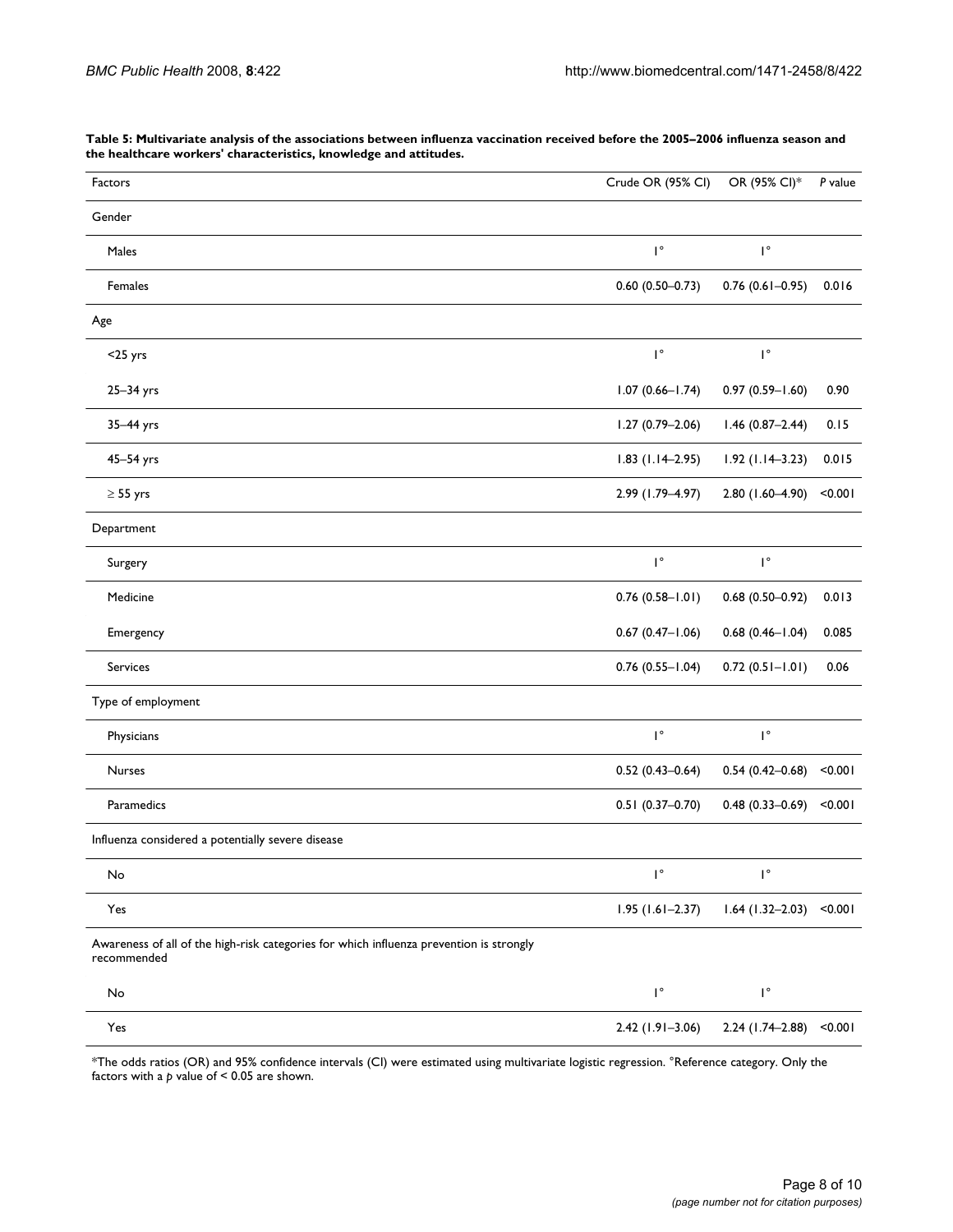However, some of our findings suggest that such educational programs should concentrate particularly on some HCWs. The multivariate analysis showed that an age of  $\geq$ 45 years, considering influenza as a potentially severe disease and being aware of influenza high-risk categories were positively associated with being vaccinated, whereas working in the Medicine Department and being nurses or paramedics were negatively associated with being vaccinated. This means that specifically tailored interventions should be planned for young HCWs, as well as nurses and paramedics. Furthermore, respondents in our study said that the preferred source of a future vaccination would be the hospital prevention service, followed by the ward on which the HCWs work. These findings should also be considered as a focus for future promotional activities.

This study is limited by the fact that the survey was conducted during a single influenza season and in a single health care facility. However, although it is necessary to conduct additional surveys during subsequent influenza seasons (and in other hospitals) before the results can be generalised, it is clear that extensive and sustained efforts to overcome the lack of knowledge about influenza and its prevention are required to ensure compliance with the current recommendations concerning the use of influenza vaccine among Italian HCWs. Moreover, the questions on the HCWs' knowledge of influenza vaccines and antiviral drugs could be considered a bit difficult. However, these answers only support our conclusions, did not influence our multivariate analysis and confirm the need of comprehensive educational program on influenza and its prevention among HCWs.

#### **Conclusion**

Our data show that influenza vaccination coverage among Italian HCWs at a large multi-disciplinary hospital is very low. Although educational methods to eliminate the barriers that reduce compliance with official recommendations should be planned for all HCWs, the differences between Departments and types of HCWs appear significant. This identification of the HCWs who are more likely to be non-compliant, such as nurses and paramedics as well as those of the Department of Emergency, makes it possible to prepare specific and more detailed educational programs in order to obtain the best results. Extensive efforts to provide information concerning the risks and benefits of influenza immunization among HCWs, and enhance the accessibility of the vaccine, seem to be warranted in order to reduce morbidity and mortality in highrisk patients, contain nosocomial outbreaks, and ensure the greatest socioeconomic impact.

## **Abbreviations**

HCWs: Health care workers; Ors: Odds ratios; CIs: Confidence intervals.

#### **Competing interests**

The authors declare that they have no competing interests.

#### **Authors' contributions**

SE supervised the study, developed the study design, and drafted the manuscript. SB participated in acquisition of data and assisted with the interpretation of the data. CP created the database and conducted the statistical analysis. ET, CS, MS participated in acquisition of data. PM assisted with the study design and participated in the interpretation of the data. FdL assisted with the study design. NP participated in the study design, and drafted the manuscript.

#### **Acknowledgements**

This study was supported in part by a grant from the Italian Ministry of Universities, Project No. 2005068289\_001. We would like to thank everyone in the V.I.P. Study Group who actively collaborated in collecting data: Elena Baggi, Enrica Begliatti, Marta Bellasio, Jelena Bojanin, Laura Cesati, Gabriella Chiarelli, Fabiola Corti, Emanuela Ghisalberti, Laura Gualtieri, Annalisa Lastrico, Alessandro Porta, Alessandro Rognoni, Elena Rossi, Claudia Tagliabue, Francesca Tel (Institute of Pediatrics, Fondazione IRCCS "Ospedale Maggiore Policlinico, Mangiagalli e Regina Elena", Milan, Italy); Mara Bernazzani, Lorenza Camponovo (Health Management, Fondazione IRCCS "Ospedale Maggiore Policlinico, Mangiagalli e Regina Elena", Milan, Italy).

#### **References**

- 1. Thompson WW, Shay DK, Weintraub E, Brammer L, Bridges CB, Cox N, Fukuda K: **[Influenza-associated hospitalizations in the](http://www.ncbi.nlm.nih.gov/entrez/query.fcgi?cmd=Retrieve&db=PubMed&dopt=Abstract&list_uids=15367555) [United States.](http://www.ncbi.nlm.nih.gov/entrez/query.fcgi?cmd=Retrieve&db=PubMed&dopt=Abstract&list_uids=15367555)** *JAMA* 2004, **292:**1333-1340.
- 2. Poehling KA, Edwards KM, Weinberg GA, Szilagyi P, Staat MA, Iwane MK, Bridges CB, Grijalva CG, Zhu Y, Bernstein DI, Herrera G, Erdman D, Hall CB, Seither R, Griffin MR, New Vaccine Surveillance Network: **[The underrecognized burden of influenza in young](http://www.ncbi.nlm.nih.gov/entrez/query.fcgi?cmd=Retrieve&db=PubMed&dopt=Abstract&list_uids=16822994) [children.](http://www.ncbi.nlm.nih.gov/entrez/query.fcgi?cmd=Retrieve&db=PubMed&dopt=Abstract&list_uids=16822994)** *N Engl J Med* 2006, **355:**31-40.
- 3. Centers for Disease Control and Prevention (CDC): **Update: Influenza activity – United States and worldwide, 2006–07 season, and composition of the 2007–08 influenza vaccine.** *MMWR Morb Mortal Wkly Rep* 2007, **56(31):**784-794.
- 4. Neuzil KM, Mellen BG, Wright PF, Mitchel EF, Griffin MR: **[The effect](http://www.ncbi.nlm.nih.gov/entrez/query.fcgi?cmd=Retrieve&db=PubMed&dopt=Abstract&list_uids=10648763) [of influenza on hospitalizations, outpatient visits, and](http://www.ncbi.nlm.nih.gov/entrez/query.fcgi?cmd=Retrieve&db=PubMed&dopt=Abstract&list_uids=10648763) [courses of antibiotics in children.](http://www.ncbi.nlm.nih.gov/entrez/query.fcgi?cmd=Retrieve&db=PubMed&dopt=Abstract&list_uids=10648763)** *N Engl J Med* 2000, **342:**225-231.
- 5. Principi N, Esposito S, Marchisio P, Gasparini R, Crovari P: **[Socioe](http://www.ncbi.nlm.nih.gov/entrez/query.fcgi?cmd=Retrieve&db=PubMed&dopt=Abstract&list_uids=14551476)[conomic impact of influenza in healthy children and their](http://www.ncbi.nlm.nih.gov/entrez/query.fcgi?cmd=Retrieve&db=PubMed&dopt=Abstract&list_uids=14551476) [families.](http://www.ncbi.nlm.nih.gov/entrez/query.fcgi?cmd=Retrieve&db=PubMed&dopt=Abstract&list_uids=14551476)** *Pediatr Infect Dis J* 2003, **22:**S207-S210.
- 6. Olson DR, Heffernan RT, Paladini M, Konty K, Weiss D, Mostashari F: **[Monitoring the impact of influenza by age: emergency](http://www.ncbi.nlm.nih.gov/entrez/query.fcgi?cmd=Retrieve&db=PubMed&dopt=Abstract&list_uids=17683196) [department fever and respiratory complaint surveillance in](http://www.ncbi.nlm.nih.gov/entrez/query.fcgi?cmd=Retrieve&db=PubMed&dopt=Abstract&list_uids=17683196) [New York City.](http://www.ncbi.nlm.nih.gov/entrez/query.fcgi?cmd=Retrieve&db=PubMed&dopt=Abstract&list_uids=17683196)** *PLoS Med* 2007, **4:**e247.
- 7. Centers for Disease Control and Prevention (CDC): **[Prevention](http://www.ncbi.nlm.nih.gov/entrez/query.fcgi?cmd=Retrieve&db=PubMed&dopt=Abstract&list_uids=17218934) [and control of influenza: recommendations of the Advisory](http://www.ncbi.nlm.nih.gov/entrez/query.fcgi?cmd=Retrieve&db=PubMed&dopt=Abstract&list_uids=17218934) [Committee on Immunization Practices \(ACIP\).](http://www.ncbi.nlm.nih.gov/entrez/query.fcgi?cmd=Retrieve&db=PubMed&dopt=Abstract&list_uids=17218934)** *MMWR Morb Mortal Wkly Rep* 2007, **56(RR06):**1-54.
- 8. World Health Organization: **Recommendations for influenza vaccines.** [[http://www.who.int/csr/disease/influenza/vaccinerecom](http://www.who.int/csr/disease/influenza/vaccinerecommendations) [mendations](http://www.who.int/csr/disease/influenza/vaccinerecommendations)].
- 9. Centers for Disease Control and Prevention (CDC): **[Influenza vac](http://www.ncbi.nlm.nih.gov/entrez/query.fcgi?cmd=Retrieve&db=PubMed&dopt=Abstract&list_uids=16410759)cination of healthcare personnel: recommendations of the [Healthcare Infection Control Practices Advisory Commit](http://www.ncbi.nlm.nih.gov/entrez/query.fcgi?cmd=Retrieve&db=PubMed&dopt=Abstract&list_uids=16410759)tee (HIPAC) and the Advisory Committee on Immunization [Practices \(ACIP\).](http://www.ncbi.nlm.nih.gov/entrez/query.fcgi?cmd=Retrieve&db=PubMed&dopt=Abstract&list_uids=16410759)** *MMWR Morb Mortal Wkly Rep* 2006, **55(RR02):**1-16.
- 10. Italian Ministry of Health: **. Circular No. 2 18/4/2005: Prevention and control of influenza. Recommendations for the influenza season 2005–2006 [Ministero della Salute Italiano.**